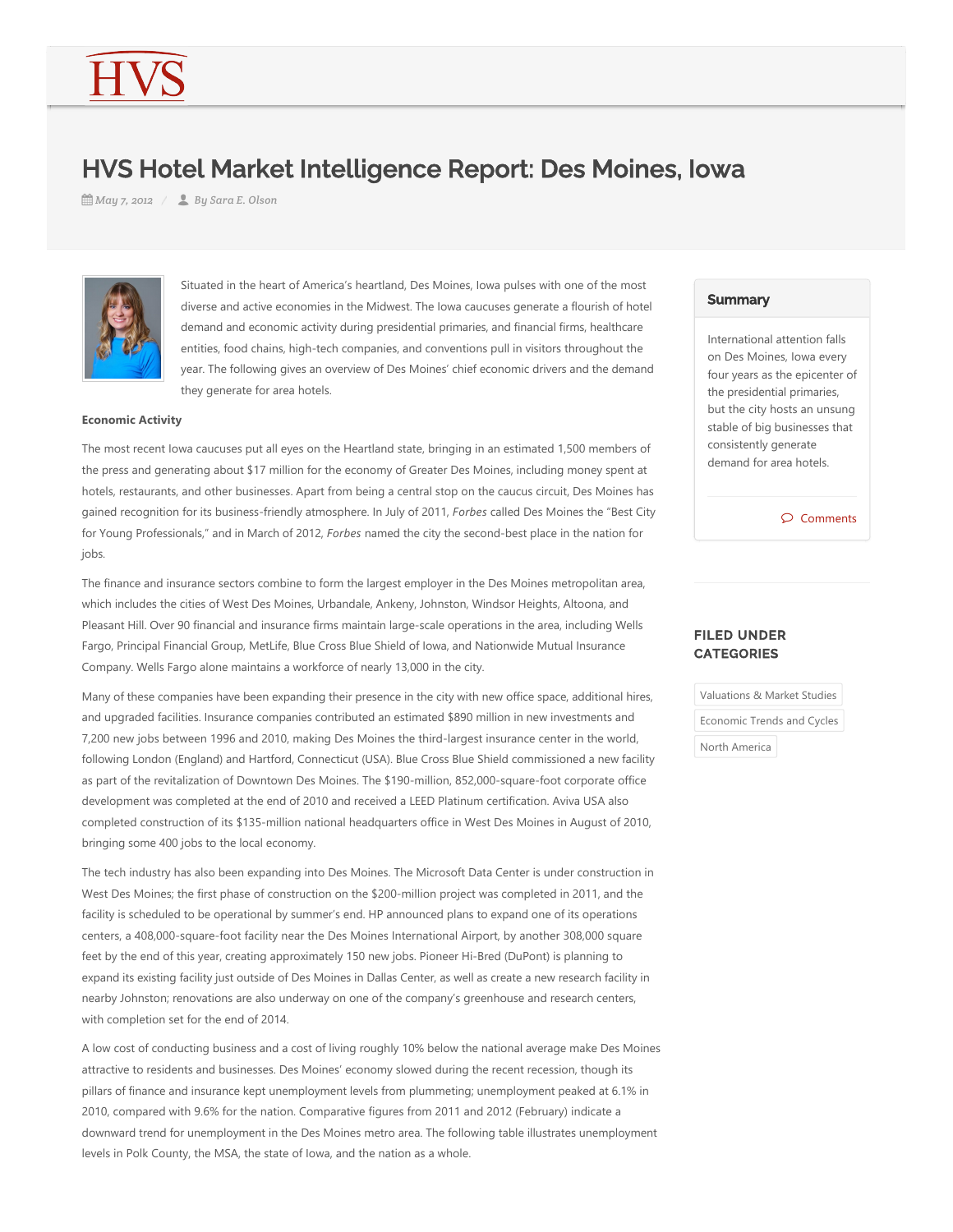| Year | County                  | <b>MSA</b> | <b>State</b> | <b>U.S.</b> |
|------|-------------------------|------------|--------------|-------------|
| 2001 | 2.9 %                   | 2.8 %      | 3.3%         | 4.7 %       |
| 2002 | 3.7                     | 3.5        | 3.9          | 5.8         |
| 2003 | 4.1                     | 4.0        | 4.4          | 6.0         |
| 2004 | 4.6                     | 4.4        | 4.6          | 5.5         |
| 2005 | 4.0                     | 4.0        | 4.3          | 5.1         |
| 2006 | 3.5                     | 3.4        | 3.7          | 4.6         |
| 2007 | 3.5                     | 3.5        | 3.8(G)       | 4.6         |
| 2008 | 4.2                     | 4.1        | 4.0(G)       | 5.8         |
| 2009 | 5.4                     | 5.3        | 6.2(G)       | 9.3         |
| 2010 | 6.1                     | 6.0        | 6.3(G)       | 9.6         |
|      | Recent Month - February |            |              |             |
| 2011 | 6.7 %                   | 6.6 %      | 6.7 %        | 8.9%        |
| 2012 | 6.1                     | 4.0        | 6.0          | 8.3         |

\* Letters shown next to data points (if any) reflect revised population controls and/or model re-estimation implemented by the BLS. \*\* Full-year 2011 data not published yet

Source: U.S. Bureau of Labor Statistics

Conventions and trade shows also make a mark on the city's economy and generate hotel demand. The Iowa Events Center (IEC) in Downtown Des Moines is a complex of four buildings: the Wells Fargo Arena, Hy-Vee Hall, the Polk County Convention Complex (the Plex), and the Community Choice Credit Union Convention Center, which underwent a renovation that concluded this past January. Major events at the IEC that draw visitors from out of town and out of state include NCAA-related sports and the Built Ford Tough PBR (Professional Bull Rider) series, as well as many concerts, trade shows, and conventions throughout the year. While meeting and group demand in this market is largely driven by corporations, SMERFE-related sources (Social, Military, Education, Religious, Fraternal, and Ethnic) make up a good portion of the group segment.

## **Hotel Supply, Performance, and Demand**

In concert with the inrush of economic activity brought on by the expansion of many businesses and facilities in Des Moines, the metro area's hotel supply grew substantially between 2005 and 2008; the 1,518 new hotel rooms that entered the market increased supply by more than 20%. The recent recession slowed construction, with only three new hotels opening in the market since 2010. The following table shows recent supply increases in the Des Moines metro market.

| Hotel                                             | City                | <b>Opening Date</b> | <b>Rooms</b> |
|---------------------------------------------------|---------------------|---------------------|--------------|
| Prairie Meadows Hotel Racetrack & Casino          | Altoona, IA         | Feb 2012            | 168          |
| Holiday Inn Express & Suites Urbandale Des Moines | Urbandale, IA       | Jul 2011            | 93           |
| Hyatt Place Des Moines Downtown                   | Des Moines, IA      | Dec 2010            | 93           |
| Hampton Inn & Suites Ankeny                       | Ankeny, IA          | <b>Nov 2008</b>     | 77           |
| Courtyard Des Moines West Jordan Creek            | West Des Moines, IA | Nov 2008            | 102          |
| Courtvard Des Moines Ankeny                       | Des Moines, IA      | Aug 2008            | 119          |
| Drury Inn & Suites West Des Moines                | West Des Moines, IA | Aug 2008            | 180          |
| Fairfield Inn & Suites Des Moines Airport         | Des Moines, IA      | Jul 2008            | 82           |
| Holiday Inn & Suites West Des Moines Jordan Creek | West Des Moines, IA | Mar 2008            | 137          |
| TownePlace Suites Des Moines Urbandale            | Johnston, IA        | Dec 2007            | 116          |
| Econo Lodge Inn & Suites Fairgrounds Des Moines   | Des Moines, IA      | Aug 2007            | 69           |
| Value Place Ankeny                                | Ankeny, IA          | Jul 2007            | 105          |
| Holiday Inn Express & Altoona Des Moines          | Altoona, IA         | Mar 2007            | 80           |
| Value Place Pleasant Hill                         | Pleasant Hill, IA   | Nov 2006            | 105          |
| Hilton Garden Inn West Des Moines                 | West Des Moines, IA | Mar 2006            | 131          |
| <b>Travelodge Des Moines</b>                      | Des Moines, IA      | Jan 2006            | 64           |
| Holiday Inn Express & Suites Ankeny Des Moines    | Ankeny, IA          | Jun 2005            | 74           |
| Sleep Inn & Suites Pleasant Hill                  | Pleasant Hill, IA   | Jun 2005            | 77           |
|                                                   |                     | Total               | 1872         |

While hotel demand shrank overall during the recession, hotels benefitted from increased training initiatives among some of the largest companies. Local officials and hoteliers report that both occupancy and average rate have been recovering since mid-year 2010. With the continuing expansion of local companies, improving employment levels, and the lack of recent new hotel supply, occupancy levels across Des Moines are expected to grow over the next several years.

## **Wrap‐Up**

Des Moines has a history of emerging from hard times. Floods destroyed the city in 1851, and Des Moines was